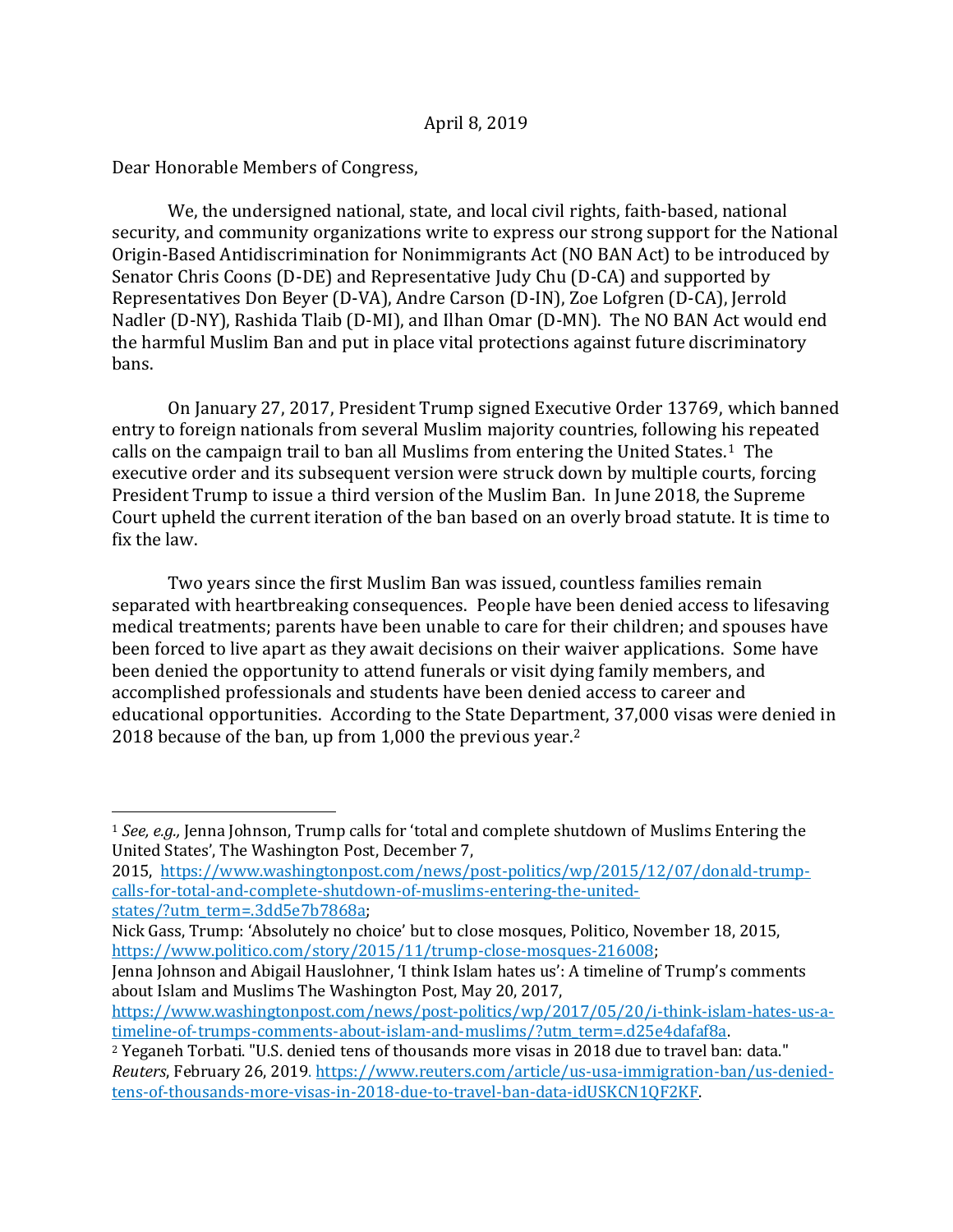The NO BAN Act is a clear and unequivocal response to the Muslim Ban that would ensure no one can be banned from our country based on religious or nationality-based discrimination ever again. The bill seeks important changes to the Immigration and Nationality Act (INA) by outlawing discrimination in the entry of immigrants or nonimmigrants based on religion, in addition to the protections against discrimination based on race, sex, nationality, place of birth, and place of residence already in place. The NO BAN Act also repeals the asylum ban and enhanced restrictions preventing refugees from entering the country. In addition, the bill amends the provision of the INA that has granted presidents the authority to suspend or restrict the entry of non-citizens by limiting this authority to align with responsible uses of the power by prior Democratic and Republican administrations, and by putting in place key congressional notification and reporting requirements as important safeguards against any future abuses of this authority.

Regrettably, the Muslim Ban validates the worst stereotypes about Muslims; that they are inherently foreign and violent and pose such a threat to the United States they should be banned. The ban on Muslims comes after generations of politicians hostile to religious minorities have attempted to ban Jews,<sup>3</sup> Catholics,<sup>4</sup> and Latter-day Saints.<sup>5</sup> Congress now has an opportunity to take action against the Muslim Ban and this troubling history by sending a strong message that our nation rejects religious bigotry.

We urge you to support this important legislation because your leadership on this issue is critical to ensuring that Congress sends a strong message to the American people that how someone prays should not dictate whether the government can ban them from coming to the United States. Families should not be separated simply based on their faith or nationality. These are our shared values. It is time for Congress to act to overturn the Muslim Ban and stand against religious discrimination.

Thank you in advance for your attention to this urgent issue. If you have any questions or would like to discuss further, please contact Muslim Advocates Deputy Director Naheed Qureshi at [naheed@muslimadvocates.org.](mailto:naheed@muslimadvocates.org)

We thank you for your consideration.

Sincerely,

 $\overline{a}$ 

<sup>3</sup> Holocaust Encyclopedia. "Immigration to the United States 1933-44." [https://encyclopedia.ushmm.org/content/en/article/immigration-to-the-united-states-1933-41.](https://encyclopedia.ushmm.org/content/en/article/immigration-to-the-united-states-1933-41) 

<sup>4</sup> Josh Zeitz. "When America Hated Catholics." *Politico*, September 23, 2015. [https://www.politico.com/magazine/story/2015/09/when-america-hated-catholics-213177.](https://www.politico.com/magazine/story/2015/09/when-america-hated-catholics-213177) 

<sup>5</sup> Susan Hogan. "'We have to take a stand': Mormon history scholars file brief against Trump travel ban." *The Washington Post*, April 27, 2017. [https://www.washingtonpost.com/news/morning](https://www.washingtonpost.com/news/morning-mix/wp/2017/04/27/we-have-to-take-a-stand-mormon-history-scholars-file-brief-against-trump-travel-ban/?utm_term=.5fe5441469f3)[mix/wp/2017/04/27/we-have-to-take-a-stand-mormon-history-scholars-file-brief-against-trump](https://www.washingtonpost.com/news/morning-mix/wp/2017/04/27/we-have-to-take-a-stand-mormon-history-scholars-file-brief-against-trump-travel-ban/?utm_term=.5fe5441469f3)[travel-ban/?utm\\_term=.5fe5441469f3.](https://www.washingtonpost.com/news/morning-mix/wp/2017/04/27/we-have-to-take-a-stand-mormon-history-scholars-file-brief-against-trump-travel-ban/?utm_term=.5fe5441469f3)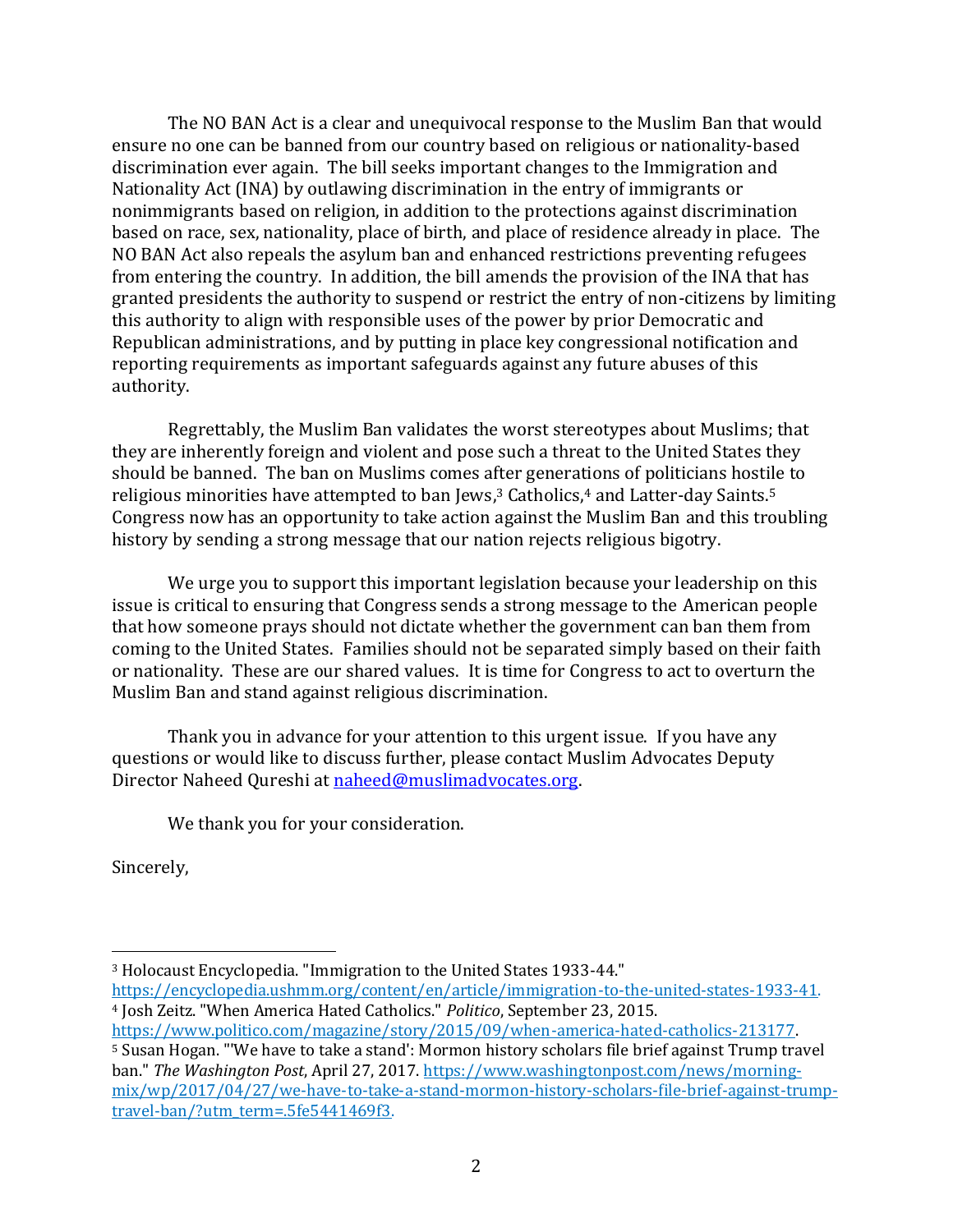## *National Organizations*

AFSCME Seattle Limbe Sister City Association ACCESS Adorers of the Blood of Christ Advocates for Youth African American Ministers In Action Al-Ansar Center Alianza Americas Alliance for Justice Alliance of Baptists American Anthropological Association American Federation of Ramallah Palestine American Federation of Teachers American Humanist Association American-Arab Anti-Discrimination Committee (ADC) Americans for Democratic Action (ADA) Americans United for Separation of Church and State Amnesty International USA Arab American Institute Arab Community Center for Economic and Social Services (ACCESS) Asian Americans Advancing Justice Asian Pacific American Labor Alliance, AFL-CIO Auburn Seminary Autistic Self Advocacy Network Bend the Arc: Jewish Action Brennan Center for Justice at NYU School of Law Can't Stop! Won't Stop! Consulting Center for American Progress Center for Constitutional Rights Center for Media Justice Center for the Study of Hate & Extremism-California State University, San Bernardino Center for Victims of Torture CenterLink: The Community of LGBT Centers Christ the King Lutheran Church, ELCA Christian Community Development Association Church World Service CODEPINK Congregation of Our Lady of the Good Shepherd, US Provinces Congregation of Sisters of St. Agnes Council on American-Islamic Relations (CAIR) CREDO Daughters of Charity - USA Defending Rights & Dissent DignityUSA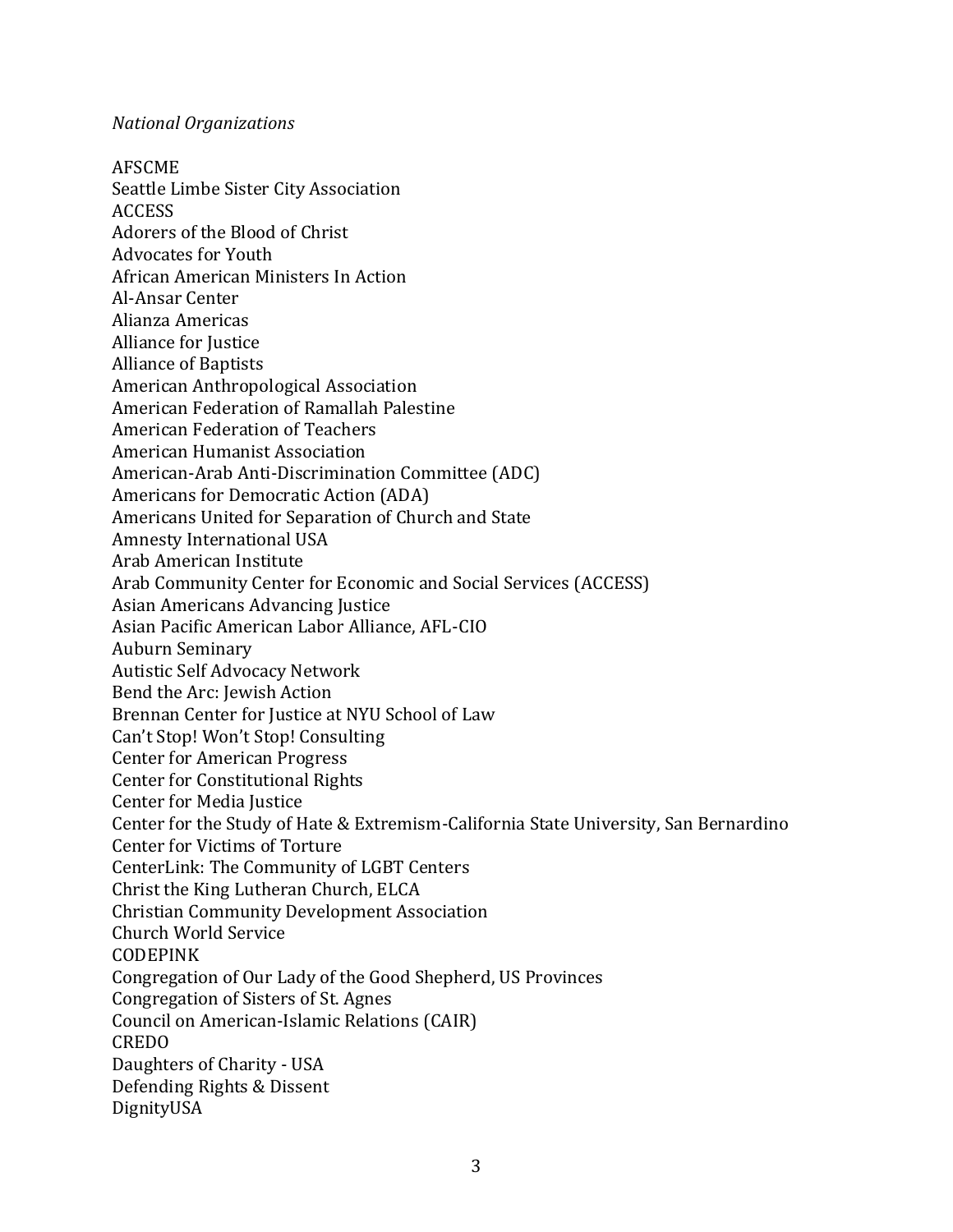Disability Rights Education & Defense Fund (DREDF) Emgage Action Equal Justice Society Equality Federation Institute Equality Labs Evangelical Lutheran Church in America Fair Immigration Reform Movement (FIRM) Franciscan Action Network Franciscan Sisters of the Poor Franciscans for Justice Friends Committee on National Legislation GLAAD GLMA: Health Professionals Advancing LGBTQ Equality Global Justice Institute, Metropolitan Community Churches Growing Communities for Peace **HIAS** Hip Hop Caucus Human Rights Campaign Human Rights First ICNA Council for Social Justice Imam Ghazali Institute Immigration Hub Impact Fund Intercommunity Peace and Justice Center Interfaith Alliance Interfaith Worker Justice International Human Rights Association of American Minorities (IHRAAM) - UN/NGO Consultative Status ECOSOC International Refugee Assistance Project (IRAP) International Rescue Committee (IRC) Iranian Alliances Across Borders (IAAB) Islamic Association of North America, INA Islamic Networks Group Islamic Relief USA Japanese American Citizens League Jetpac Jewish Voice for Peace Jobs With Justice Lawyers' Committee for Civil Rights Under Law Leadership Conference of Women Religious League of Women Voters Line Break Media Lutheran Immigration and Refugee Service **MALDEF** Million Hoodies Movement for Justice Missionary Sisters of the Immaculate Conception USA Unit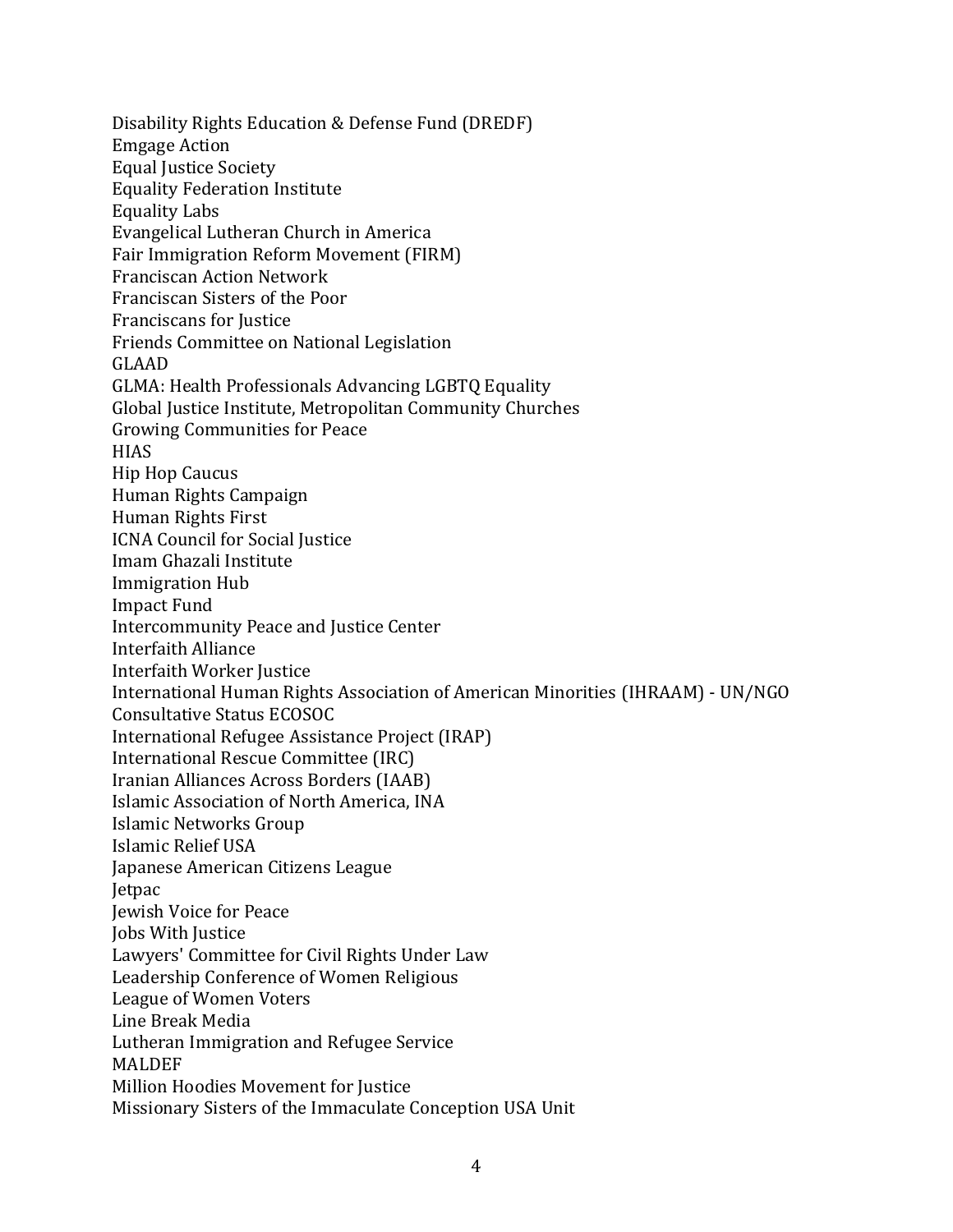MomsRising Movement Voter Project MoveOn MPower Change Multifaith Alliance for Syrian Refugees Muppies, Inc Muslim American Society (MAS) Muslim Anti-Racism Collaborative (MuslimARC) Muslim Legal Fund of America Muslim Public Affairs Council Muslims United for Justice (MUJ) NAACP NAFSA: Association of International Educators National Advocacy Center of the Sisters of the Good Shepherd National Asian Pacific American Bar Association National Asian Pacific American Women's Forum (NAPAWF) National Black Justice Coalition National Center for Transgender Equality National Coalition of American Nuns National Council of Churches National Council of Jewish Women National Disability Rights Network National Employment Law Project National Employment Lawyers Association National Equality Action Team (NEAT) National Health Law Program National Hispanic Media Coalition National Immigrant Justice Center National Immigration Law Center National Korean American Service & Education Consortium (NAKASEC) National LGBTQ Task Force Action Fund National Network for Arab American Communities (NNAAC), a project of ACCESS National Organization for Women National Partnership for New Americans National Religious Campaign Against Torture National Sikh Campaign National Women's Law Center NETWORK Lobby for Catholic Social Justice Network of Arab-American Professionals (NAAP) New England Arab American Org New Sanctuary Coalition New Ways Ministry NextGen America NIAC Action Oil Change U.S. Only Through US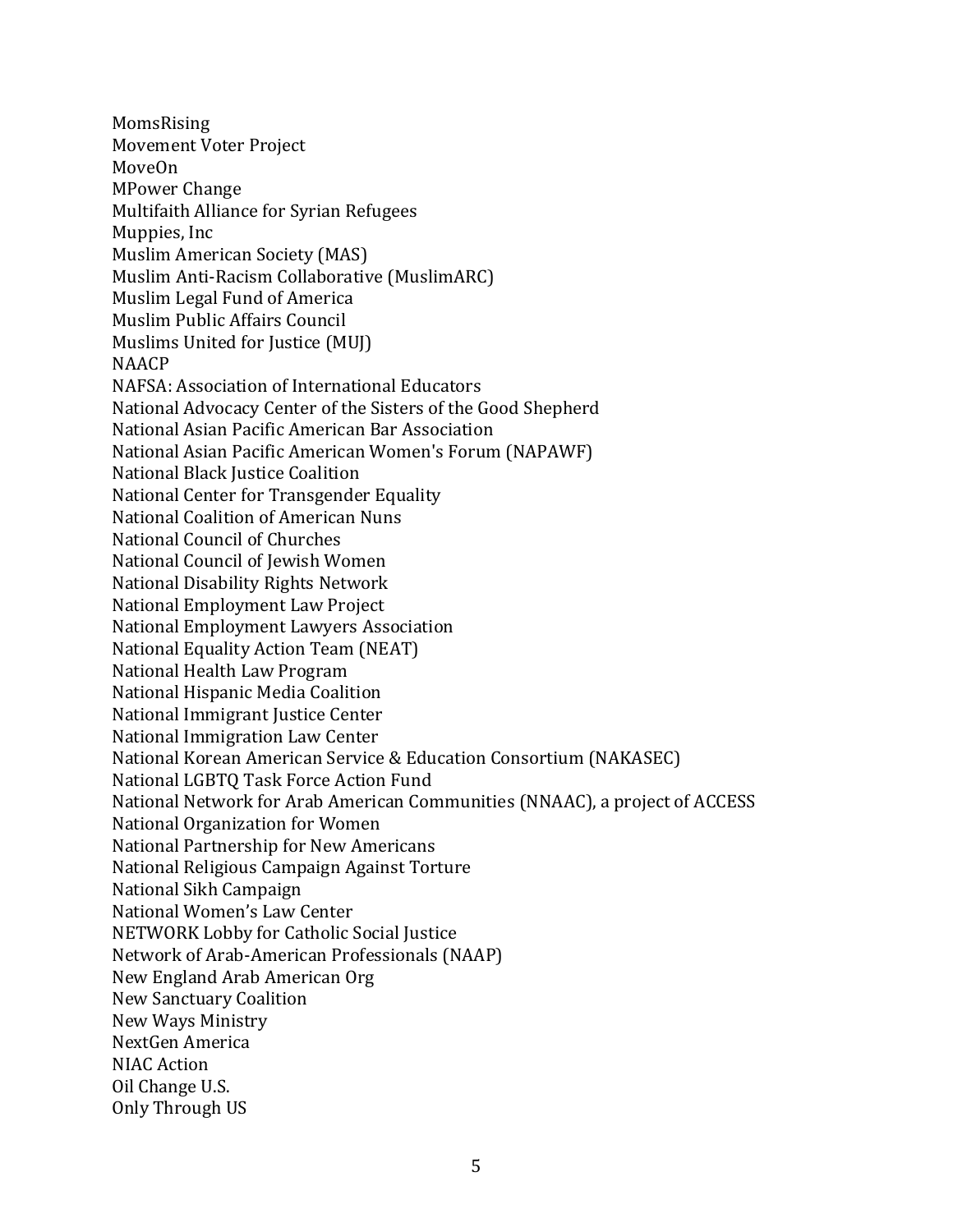Open and Affirming Coalition, United Church of Christ Our Lady of Victory Missionary Sisters Oxfam America PARIS (Political Activism, Relief and Institutional Startups) Park Avenue Christian Church Peace Catalyst International People For the American Way Planned Parenthood Federation of America Poligon Education Fund Population Connection Positive Women's Network Presbyterian Church (USA) Rachel Corrie Foundation for Peace and Justice Razi Health Foundation Reconstructionist Rabbinical Association Refugee Congress Refugees International Religious Institute RootsAction.org SABAH Center SALDEF Service Employees International Union (SEIU) Shoulder to Shoulder Sinsinawa Dominican Peace and Justice Office Sister of Providence Mother Joseph Providence Sisters of Charity of Nazareth Congregational Leadership Sisters of St. Francis Sisters of St. Francis Justice, Peace and Care for Creation Committee Sisters of St. Francis of the Providence of God Sisters of St. Joseph Sisters of St. Joseph of Peace Sisters of St. Mary of Namur Souler System, NFP Sound Vision Foundation South Asian Bar Association of North America Southeast Asia Resource Action Center Southern Poverty Law Center Srs. of St. Joseph of Carondelet Syrian Community Network T'ruah: The Rabbinic Call for Human Rights The Leadership Conference on Civil and Human Rights The National Council of Asian Pacific Americans (NCAPA) The Revolutionary Love Project The United Methodist Church - General Board of Church and Society Transforming Hearts Collective Truman National Security Project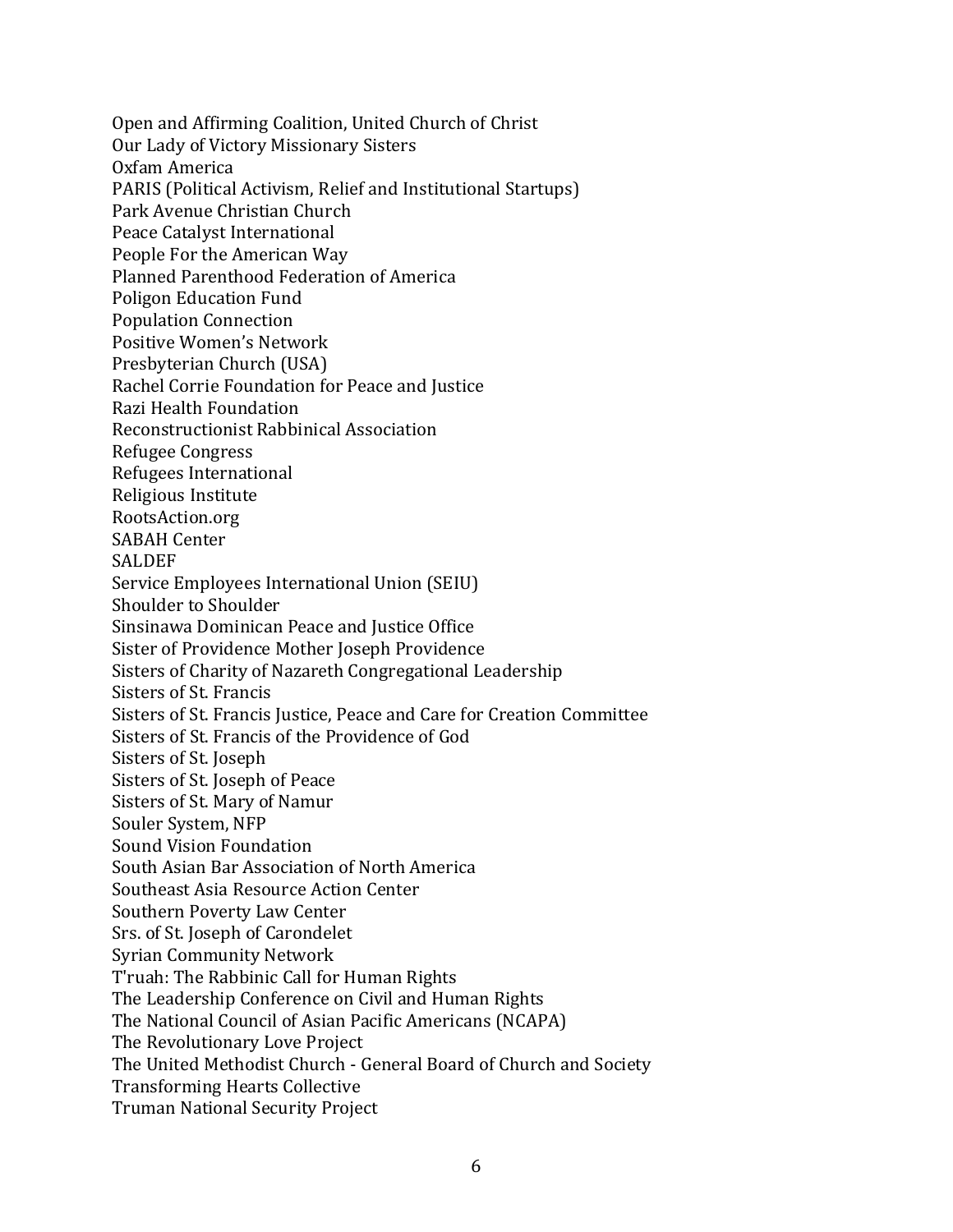U.S. Committee for Refugees and Immigrants U.S. Palestinian Community Network (USPCN) UltraViolet UndocuBlack Network UnidosUS (formerly NCLR) Union for Reform Judaism United We Dream Universal Muslim Association of America Urbana Champaign Independent Media Center US Palestinian Council Veterans Challenge Islamophobia Veterans for American Ideals Veterans For Peace We Are All America Win Without War **WITNESS** Yemeni American Merchants Association - YAMA

## *Local and Regional Organizations*

Abu-Bakr Islamic Center of Washington Access California Services ACCESS of Western New York Al-Bustan Seeds of Culture American Center for Outreach American Muslim Advisory Council Anjuman-e-Asghari, Minnesota API Chaya Arab American Action Network (AAAN), Chicago Arab American and Chaldean Council (ACC) Arab American Association of New York Arab American Civic Council Arab American Civil Rights League Arab American Organization of Arizona Asian Americans Advancing Justice - Atlanta Asian Counseling and Referral Service Asian Pacific Islander Coalition - Pierce County Asian Pacific Islander Coalition - Snohomish Asian Pacific Islander Coalition - South Puget Sound Asian Pacific Islander Coalition - Spokane Asian Pacific Islander Coalition - Yakima Asian Pacific Islander Coalition of WA Asian Pacific Policy and Planning Council Atlanta Society of Muslim Men Bethany United Church of Christ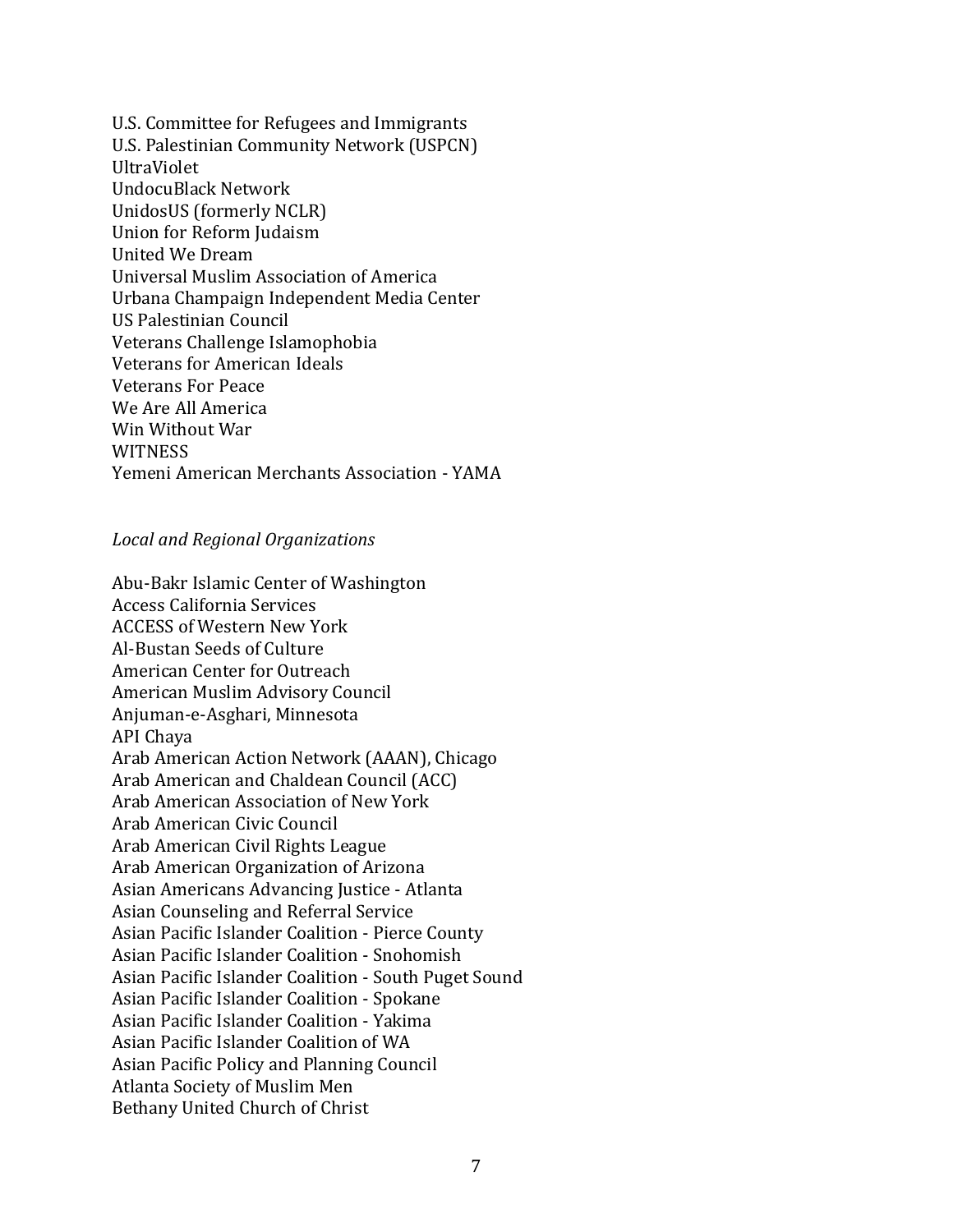Black Immigrant Collective Burien People Power CAIR-Minnesota Capital Area Muslim Bar Association Casa Latina, Washington CASA, Maryland Center for Interfaith Engagement Central/SE Seattle Interfaith Migrant Rights Network Church Council of Greater Seattle Church of the Ascension CHURCH OF THE HOLY SPIRIT / EPISCOPAL Cleveland Jobs with Justice Coalition for Humane Immigrant Rights (CHIRLA) Colorado Muslim Speakers Bureau Colorado Springs Sanctuary Coalition Columbus Sanctuary Collective - Colectivo Santuario de Columbus Community & Middle East Peace Builders Comunidad Colectiva Conexión Américas Congregation Beth Shalom (Seattle, Washington) Connecticut Shoreline Indivisible COUNCIL OF IMAMS IN NEW JERSEY Council of Islamic Organizations of Greater Chicago Courage Campaign CreaTV San Jose Dar us Sunnah Masjid & Community Center Dominican Sisters - Grand Rapids Dominican Sisters of Houston Dominican Sisters of Peace Dulles Justice Coalition Eastgate Congregational UCC Eastside Refugee and Immigrant Coalition Ephraim Bahar Cultural Center Equality California Equality Florida Erie Benedictines for Peace Faith Action Network Faith Lutheran Church of Redmond Florida Immigrant Coalition Friends Of Humanity International Greater New York Labor Religion Voalitipn Gwinnett Islamic Circle, Inc Housing Equity - King County (HEKC) Houston Shifa Services Foundation Inc Human Rights Initiative of North Texas IHM Sisters Justice, Peace and Sustainability Office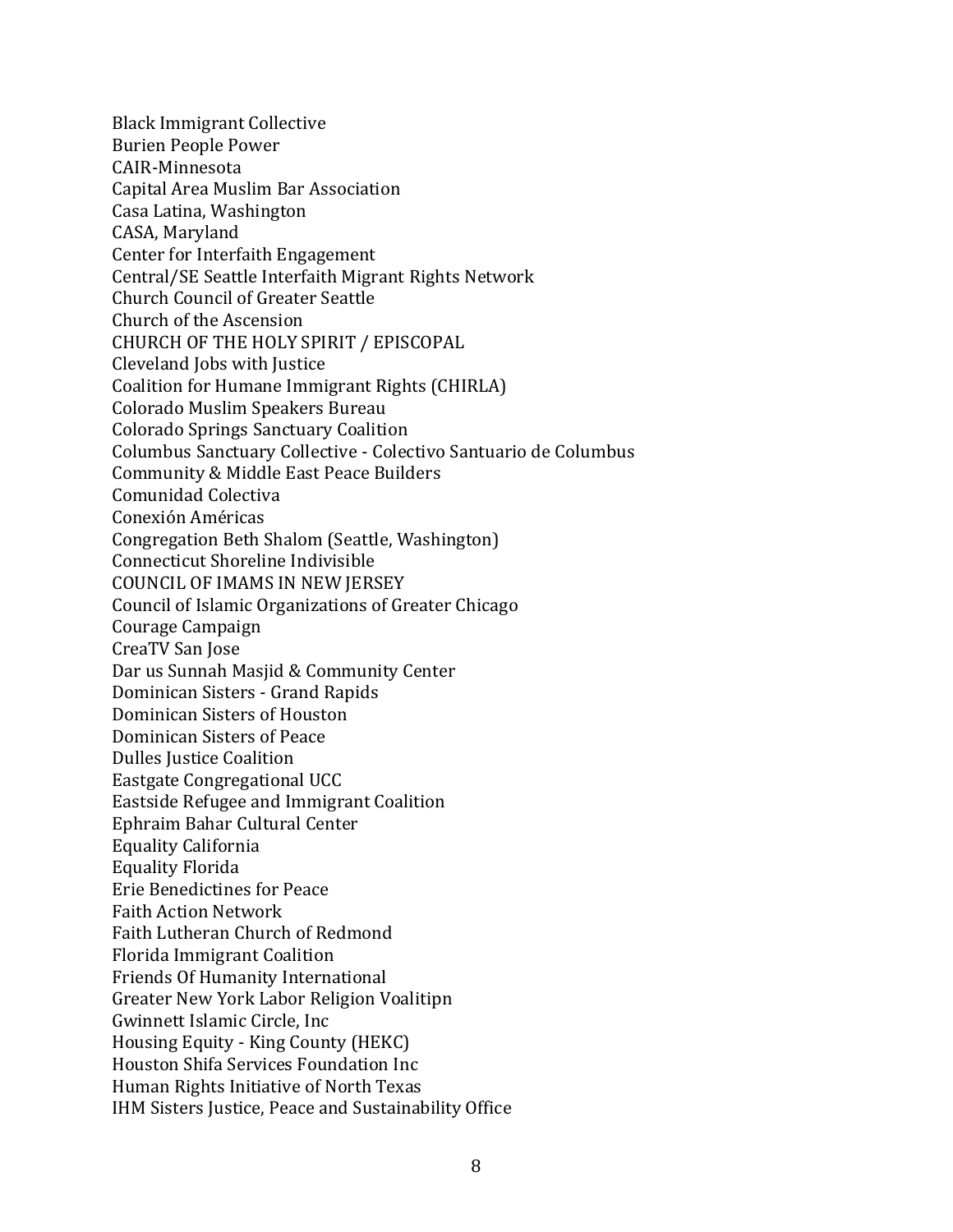Illinois Coalition for Immigrant and Refugee Rights Imam Hussain Islamic Center Indiana Muslim Advocacy Network Indivisible Whidbey Inspiritus (formerly Lutheran Services of Georgia) Interfaith Council of Contra Costa County Interfaith Movement for Human Integrity InterReligious Task Force On Central America and Colombia Iraqi and American Reconciliation Project Iraqi Community Center of WA ISAIAH, Minnesota Islamic Association of the Finger Lakes Islamic Center of Greater Cincinnati Islamic Center of Murfreesboro Islamic Center of Naperville Islamic Center of Olympia Islamic Civic Engagement Project Islamic Shura Council of Southern California Islamic Society of Boston Islamic Society of Greater Lansing Islamic Society of Milwaukee Islamic Speakers Bureau of Alabama Islamic Speakers Bureau of WV Issaquah Sammamish Interfaith Coalition Jewish Coalition for Immigrant Justice NW Judson Memorial Church Justice and Peace Office, Sisters of St. Francis, Oldenburg Justice For Muslims Collective Justice for Our Neighbors Michigan Kadima Reconstructionist (Jewish) Community Leadership Team Sisters of St. Francis of Tiffin, Ohio MAPS-AMEN (American Muslim Empowerment Network) Martinez Street Women's Center Masjid Al Abidin, Richmond Hill MASJID AR RAHMAN INC, Pennsylvania MASJID WAARITH UD DEEN, New Jersey Masjid Wadud, New Jersey Media Alliance Michigan Immigrant Rights Center Minnesota Alliance of Peacemakers MIT Muslim Chaplaincy Mosque Foundation Muslim Alliance of Indiana Muslim American Society, DC Chapter Muslim Association of Puget Sound Muslim Bar Association of New York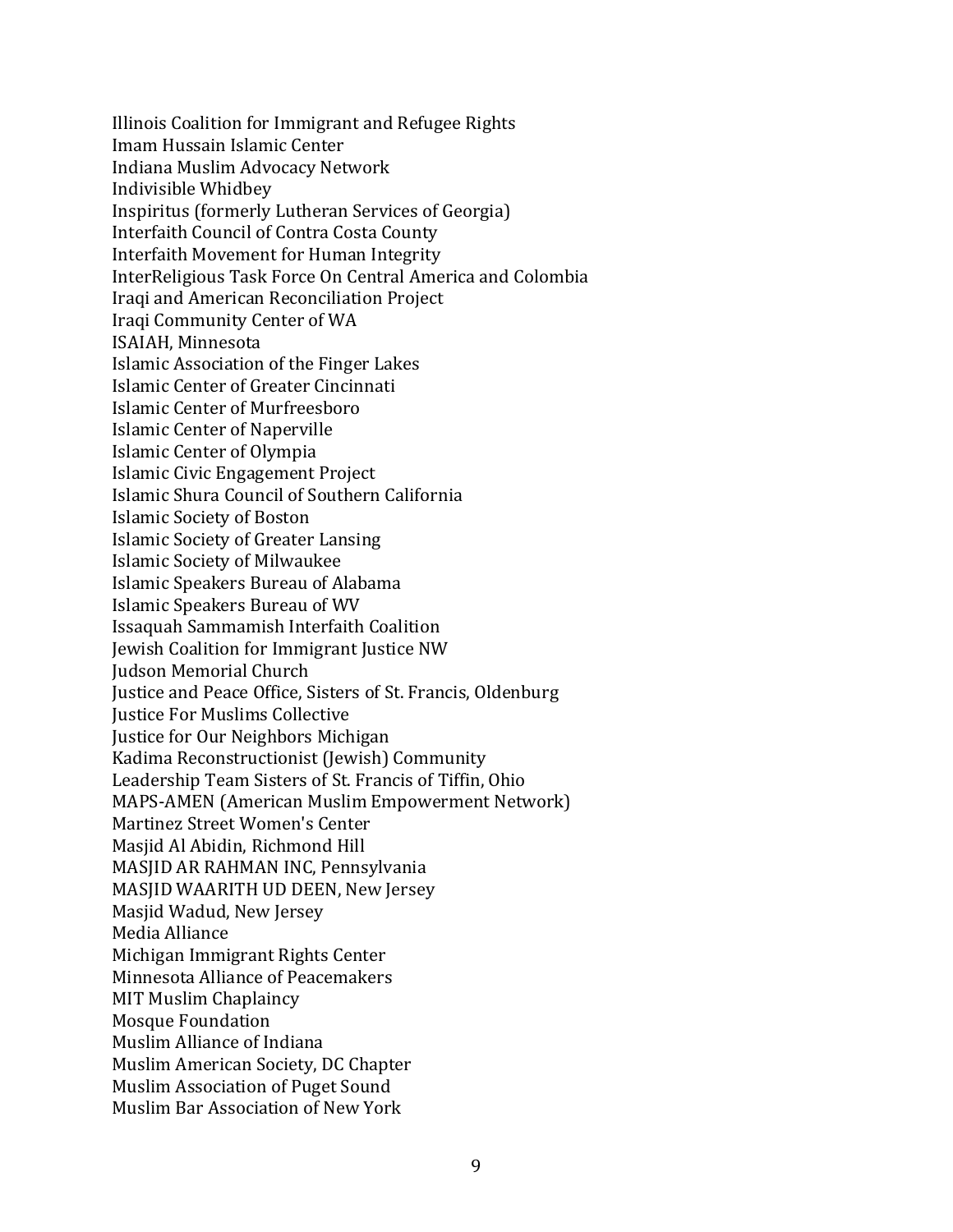Muslim Bar Association of Southern California Muslim Community Center, Chicago Muslim Community Network Muslim Justice League Muslim Students Association at UVA Muslim Youth Collective - Indianapolis Muslims for Community Action and Support Neighbors in Faith New American Pathways New Mexico Interfaith Power and Light Noors Heaven of West Michigan Services North Carolina Justice Center Northwest Coalition for Responsible Investment Northwest Immigrant Rights Project Ohio Immigrant Alliance OneAmerica Orange County Jewish Coalition for Refugees Palestinian American Community Center Partnership for the Advancement of New Americans Pennsylvania Immigration and Citizenship Coalition Phillips Brooks House Association (PBHA) Plymouth Church Immigration Ministry Team Presentation Sisters, San Francisco, CA Puget Sound Advocates for Retirement Action, PSARA Religious of the Sacred Heart of Mary, Western American Province Sakhi for South Asian Women Salaam Cultural Center SCAO, Somali Community Association of Ohio Seattle Indivisible Seattle King County NAACP Seattle Womxn Marching Forward Sisters of Charity of Nazareth Western Province Leadership Sisters of Charity of New York Sisters of Mercy South Central Community Sisters of Mercy, Mid-Atlantic Community Sisters of Notre Dame, Toledo Province Sisters of St. Joseph of Baden, PA Sisters of St. Joseph of Boston Sisters of St. Joseph of Rochester Sisters of the Humility of Mary Somali Center of Kansas City Somali Health Board Southeast Immigrant Rights Network St. James Cathedral Immigrant Assistance St. John's Presbyterian Church in Berk Temple Beth Am, Seattle